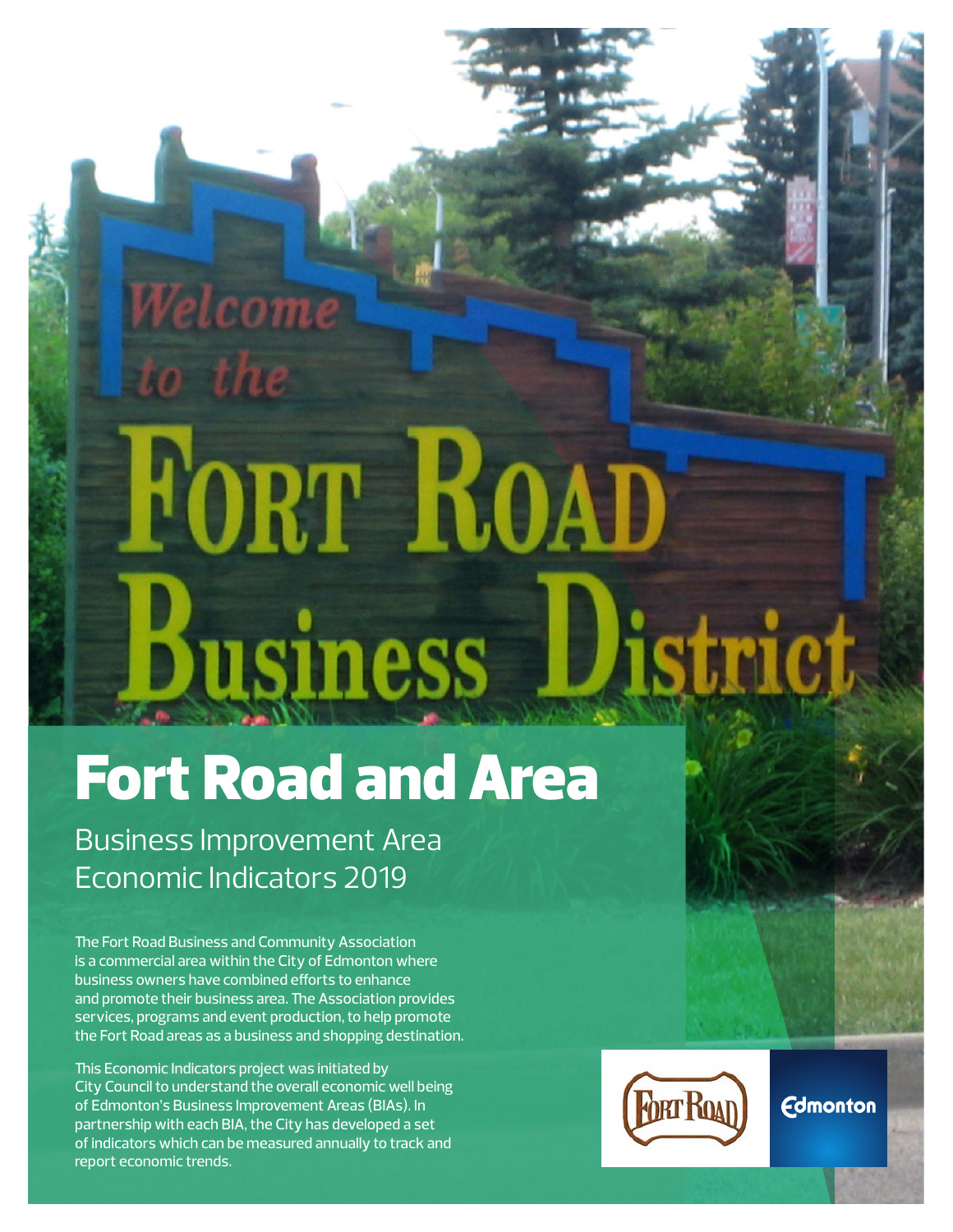#### **individual businesses are thriving**

#### businesses report they are stable, growing or in decline



Decrease in respondents who reported growing success\*

## **patrons report the bia is aesthetically pleasing**



Decrease in respondents who agree\*

## **number of businesses within a bia is stable or growing**

number of licenced businesses, year-over-year

+14 2017 **New Licences**

**2017 11 11 11 11 11** uт **Total Licenced Businesses: 77**

> 2018 **New Licences**

> > $\blacktriangleright$



**Total Licenced Businesses: 77 Change from 2017: No Change**

+10 2019 **New Licences**

ज ज ज ज ज **Total Licenced Businesses: 82**

**Change from 2018: 5**

Increase in New Licences\* Increase in Total Licences<sup>\*</sup>  $\Box$  = 2 New Business Licences

### **businesses report they are satisfied with the mix of existing businesses in the area**



Decrease in respondents who indicated satisfaction\*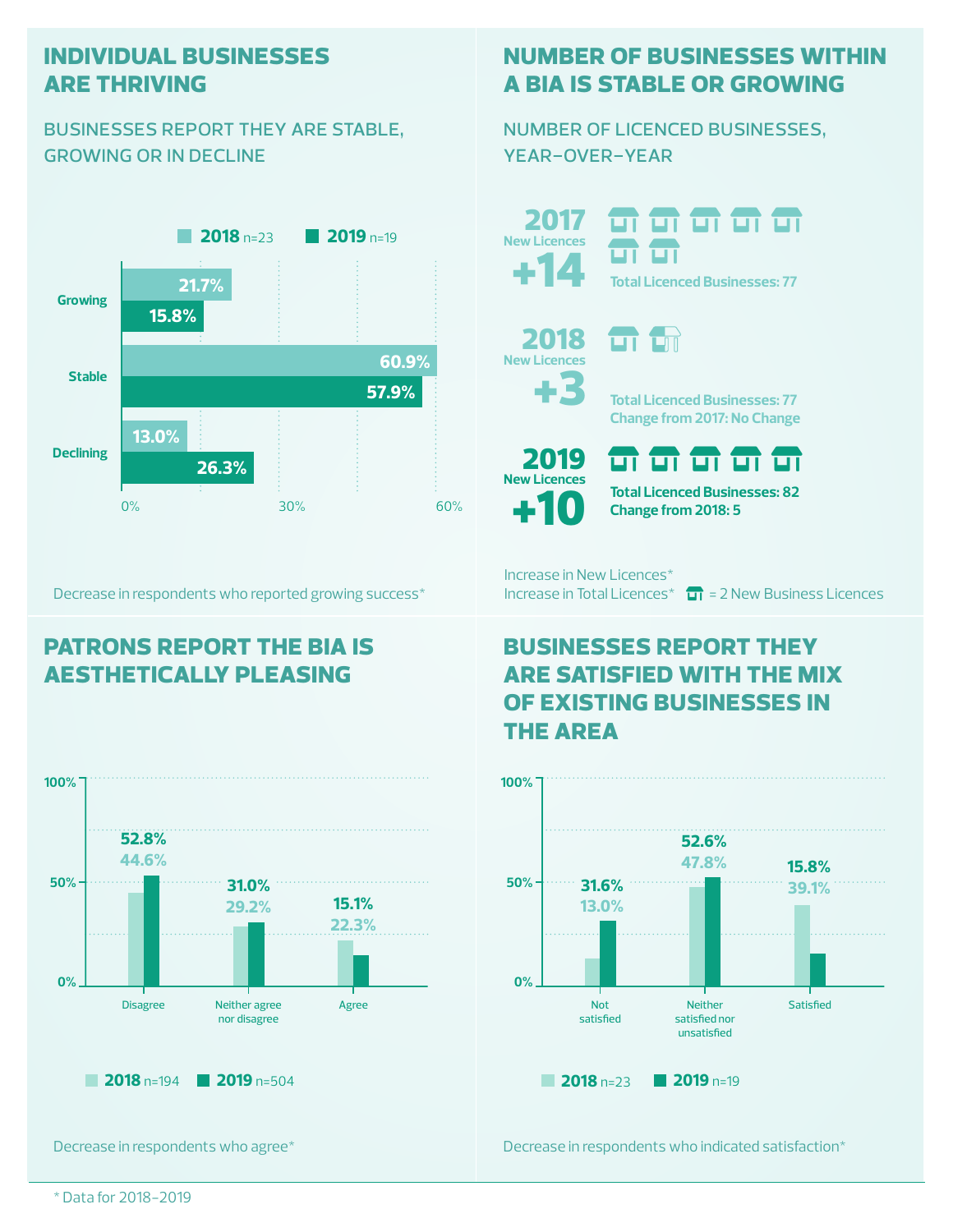

# **bia property is desirable**

average commercial assessment value, by asset type



### **patrons report the area is a destination location**



The number of building permits has increased, while the total construction value has decreased\*